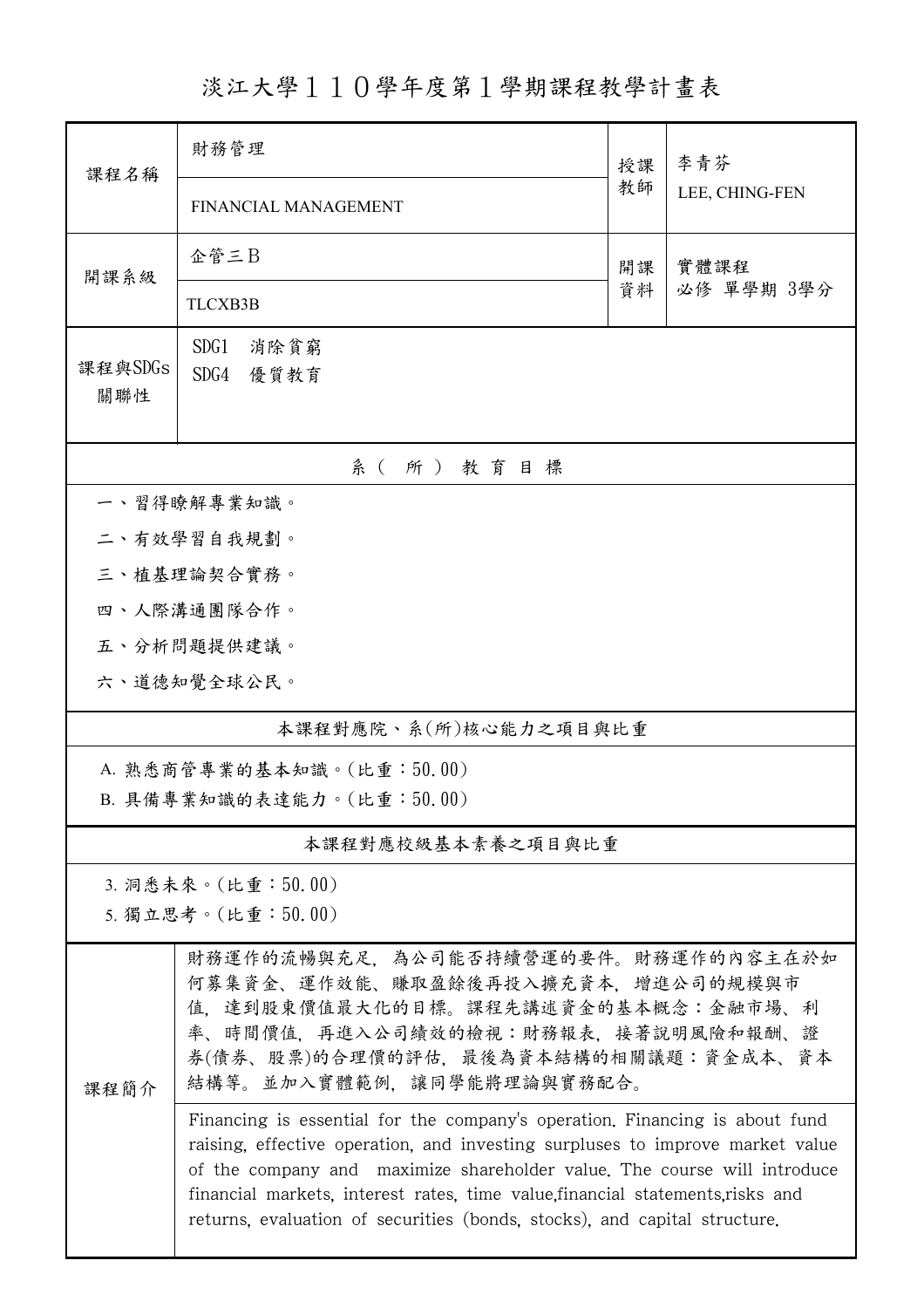## 本課程教學目標與認知、情意、技能目標之對應

將課程教學目標分別對應「認知(Cognitive)」、「情意(Affective)」與「技能(Psychomotor)」 的各目標類型。

一、認知(Cognitive):著重在該科目的事實、概念、程序、後設認知等各類知識之學習。

二、情意(Affective):著重在該科目的興趣、倫理、態度、信念、價值觀等之學習。

三、技能(Psychomotor):著重在該科目的肢體動作或技術操作之學習。

| 序<br>號         | 教學目標(中文)                                                                          |                            |            | 教學目標(英文)                                                                                                                                                                                                                                                       |                      |  |  |  |  |
|----------------|-----------------------------------------------------------------------------------|----------------------------|------------|----------------------------------------------------------------------------------------------------------------------------------------------------------------------------------------------------------------------------------------------------------------|----------------------|--|--|--|--|
|                | 1 1增進財務資訊的了解<br>2了解財務規劃對企業獲利的影響<br>3增進實務應用的操作<br>4增進財務分析能力                        |                            |            | 1 Understand the concepts of financial infos on<br>business management.<br>2 Understand the effect of financial planning on<br>profit making.<br>3 Improving the ability of application.<br>4 Improving the ability of financial analysis.                     |                      |  |  |  |  |
| $\overline{2}$ | 本課程主要教授公司財務運作的範<br>疇。公司藉由四大策略來達到公司<br>價值最大化, 但策略的完成需要適<br>當的財務操作, 才有可能完成公司<br>的目標 |                            |            | This course is mainly about the financial<br>management of corporations. A company maximize its<br>value through the four strategies. However, the<br>implement of the strategies requires proper financial<br>operation in order to achieve companies' goals. |                      |  |  |  |  |
|                | 教學目標之目標類型、核心能力、基本素養教學方法與評量方式                                                      |                            |            |                                                                                                                                                                                                                                                                |                      |  |  |  |  |
| 序號             | 目標類型                                                                              | 院、系 $(\text{m})$<br>核心能力   | 校級<br>基本素養 | 教學方法                                                                                                                                                                                                                                                           | 評量方式                 |  |  |  |  |
| 1              | 認知                                                                                | AB                         | 35         | 講述、討論                                                                                                                                                                                                                                                          | 測驗、作業、討論(含<br>課堂、線上) |  |  |  |  |
| 2              | 認知                                                                                | AB                         | 35         | 講述、討論                                                                                                                                                                                                                                                          | 測驗                   |  |  |  |  |
|                | 授課進度表                                                                             |                            |            |                                                                                                                                                                                                                                                                |                      |  |  |  |  |
| 週次             | 日期起訖                                                                              |                            |            | 內 容 (Subject/Topics)                                                                                                                                                                                                                                           | 備註                   |  |  |  |  |
|                | $110/09/22$ ~<br>110/09/28                                                        | syllabus introduction 課程簡介 |            |                                                                                                                                                                                                                                                                |                      |  |  |  |  |
| $\overline{c}$ | $110/09/29$ ~<br>110/10/05                                                        | Ch1 財務管理概觀; Ch6利率          |            |                                                                                                                                                                                                                                                                |                      |  |  |  |  |
| 3              | $110/10/06 \sim$<br>110/10/12                                                     | Ch6 利率                     |            |                                                                                                                                                                                                                                                                |                      |  |  |  |  |
| 4              | $110/10/13$ ~<br>110/10/19                                                        | Ch5 金融市場                   |            |                                                                                                                                                                                                                                                                |                      |  |  |  |  |
| 5              | $110/10/20$ ~<br>110/10/26                                                        | Ch2 貨幣時間價值                 |            |                                                                                                                                                                                                                                                                |                      |  |  |  |  |
| 6              | $110/10/27$ ~<br>110/11/02                                                        | Ch3 財務報表                   |            |                                                                                                                                                                                                                                                                |                      |  |  |  |  |
|                | $110/11/03$ ~<br>110/11/09                                                        | Ch4 財務報表分析                 |            |                                                                                                                                                                                                                                                                |                      |  |  |  |  |
| 8              | $110/11/10$ ~<br>110/11/16                                                        | Ch8 報酬與風險                  |            |                                                                                                                                                                                                                                                                |                      |  |  |  |  |
| 9              | $110/11/17$ ~<br>110/11/23                                                        | 期中考試週                      |            |                                                                                                                                                                                                                                                                |                      |  |  |  |  |
|                |                                                                                   |                            |            |                                                                                                                                                                                                                                                                |                      |  |  |  |  |